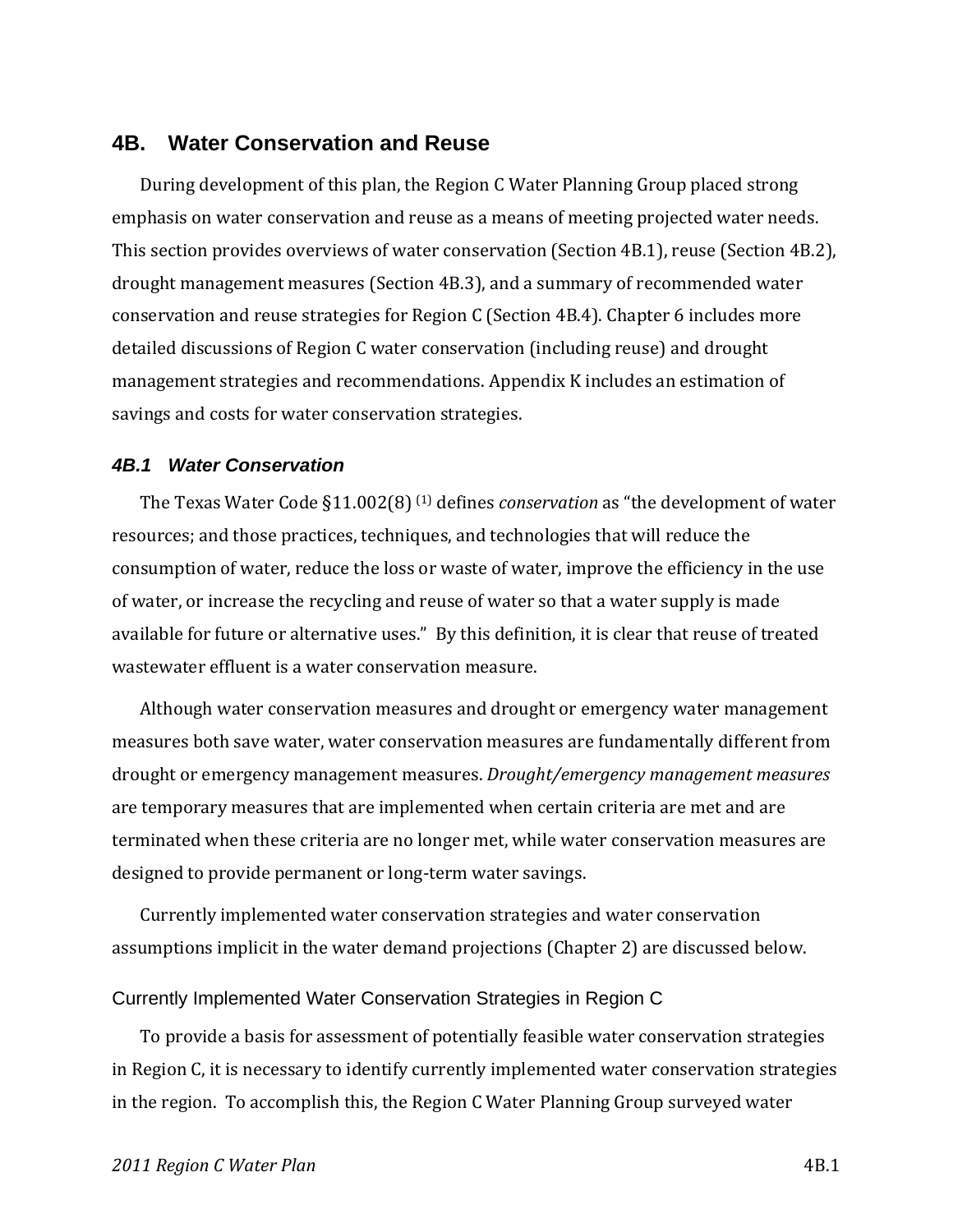suppliers, conducted telephone interviews with selected water suppliers, and obtained data from other sources including water conservation and drought contingency plans from water suppliers, TWDB historical use records, the TCEQ water rights data base and historical wastewater return flows, and by surveying reuse providers. Survey responses were received from 25 WWPs and 96 WUGs. Along with the returned surveys, many WWPs and WUGs included their current Water Conservation and Drought Contingency Plans. Information in these plans was used to supplement the survey responses. From among the 121 entities that returned completed surveys, 24 were selected to provide more comprehensive cost and public education information related to the implementation of the water conservation BMPs. This information was obtained through telephone interviews. Historical water use data was also collected from the TWDB for some entities. Water rights information and wastewater return flow information was obtained from the TCEQ. A full discussion of the findings of these studies is contained in Chapter 6. Appendix L provides model conservation plans.

Table 4B.1 shows the percentage of water retailers that have implemented certain water conservation strategies.

Significant efforts have been made by water providers and water users to conserve water in Region C. Regional coordination is one tool that has been utilized by wholesale water providers in the region. The North Texas Municipal Water District, Dallas Water Utilities and Tarrant Regional Water District jointly sponsor the North Texas Regional Water Conservation Symposium, now in its third year. Outdoor water conservation practices, such as time of day watering restrictions, have become part of local ordinances in Fort Worth, Dallas, and most of the larger cities in the area. Cities and water utilities have begun allocating conservation staff and budgeting dollars as part of their full time water management strategies. These individual conservation efforts are part of the ongoing Region C effort to promote conservation as a permanent, valuable water management strategy.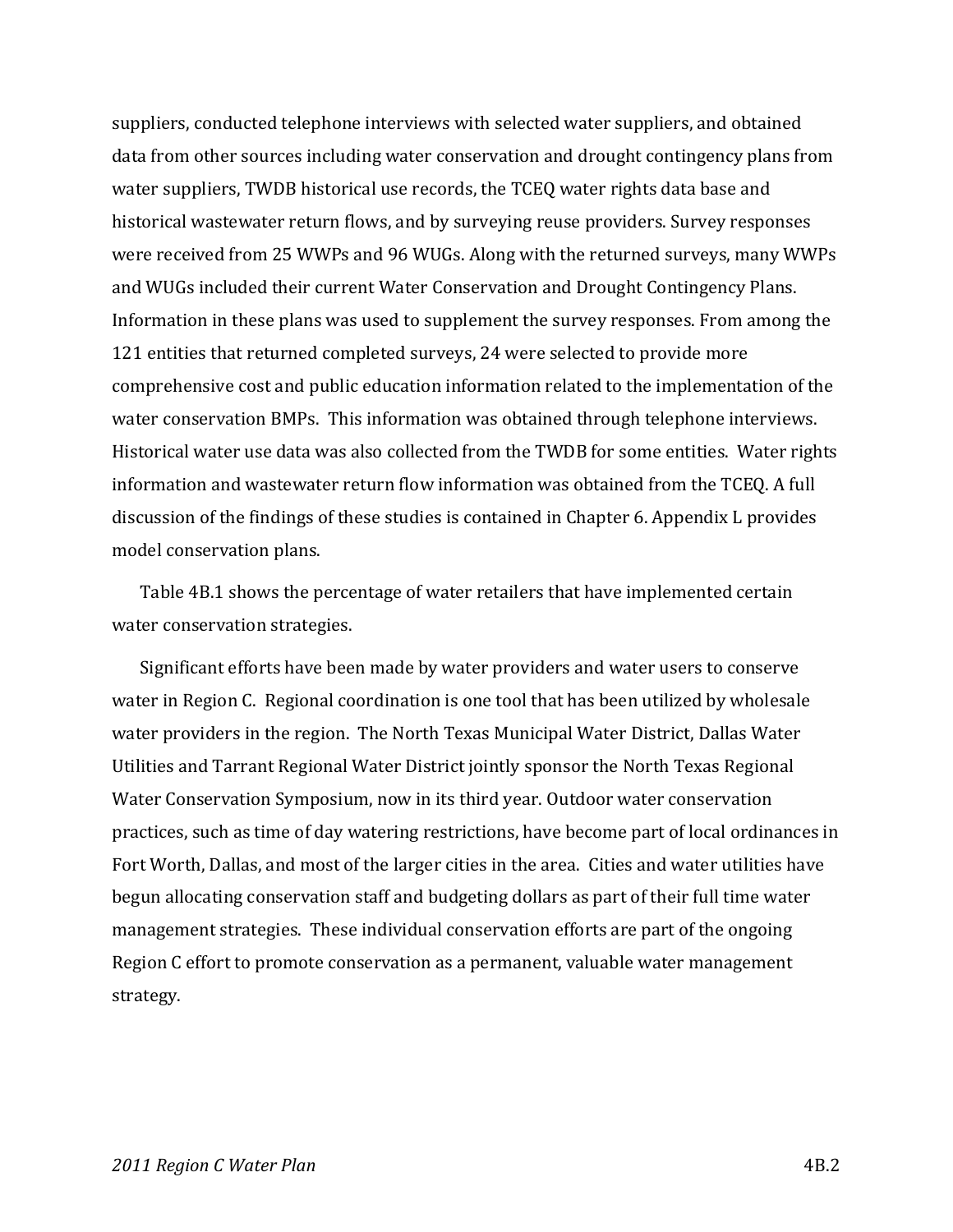# **Table 4B.1**(2)

## **Water Conservation Response Data from Water Retailers**

|                                        | <b>Basic Package</b>               |                                |                                                       |                                                                           |                                                       | <b>Expanded Package</b>                 |                         |                                        |                                     |                                                                                          |                                         |
|----------------------------------------|------------------------------------|--------------------------------|-------------------------------------------------------|---------------------------------------------------------------------------|-------------------------------------------------------|-----------------------------------------|-------------------------|----------------------------------------|-------------------------------------|------------------------------------------------------------------------------------------|-----------------------------------------|
|                                        | Low flow plumbing fixture<br>rules | Public and school<br>education | to Increasing water prices<br>Water use reduction due | detection and repair, and<br>Water system audit, leak<br>pressure control | clothes washer standards<br>New efficient residential | Water conservation pricing<br>structure | Water waste prohibition | Coin-operated clothes<br>washer rebate | Residential customer<br>water audit | waste reduction, and site-<br>ICI water audit, water<br>specific conservation<br>program | wastewater effluent<br>Reuse of treated |
| <b>BMP Implementation</b>              |                                    |                                |                                                       |                                                                           |                                                       |                                         |                         |                                        |                                     |                                                                                          |                                         |
| Implemented                            |                                    | 49%                            | 62%                                                   | 58%                                                                       |                                                       | 46%                                     | 29%                     | 0%                                     | 13%                                 | 4%                                                                                       | 10%                                     |
| Target Res. (a)                        |                                    | 78%                            | 84%                                                   | 68%                                                                       |                                                       | 71%                                     | 73%                     | 0%                                     | 47%                                 | 0%                                                                                       | 18%                                     |
| Target Ind. (b)                        |                                    | 13%                            | 43%                                                   | 34%                                                                       |                                                       | 37%                                     | 52%                     | 0%                                     | 0%                                  | 40%                                                                                      | 27%                                     |
| Target Comm. <sup>(c)</sup>            |                                    | 29%                            | 61%                                                   | 48%                                                                       |                                                       | 49%                                     | 64%                     | 0%                                     | 0%                                  | 40%                                                                                      | 45%                                     |
| Target Inst. (d)                       |                                    | 31%                            | 48%                                                   | 38%                                                                       |                                                       | 43%                                     | 61%                     | 0%                                     | 0%                                  | 60%                                                                                      | 27%                                     |
| <b>Level of BMP Effectiveness</b>      |                                    |                                |                                                       |                                                                           |                                                       |                                         |                         |                                        |                                     |                                                                                          |                                         |
| <b>Very Effective</b>                  | 20%                                | 9%                             | 25%                                                   | 31%                                                                       | 10%                                                   | 33%                                     | 27%                     | 0%                                     | 20%                                 | 0%                                                                                       | 45%                                     |
| Somewhat<br><b>Effective</b>           | 61%                                | 64%                            | 45%                                                   | 46%                                                                       | 60%                                                   | 25%                                     | 45%                     | 0%                                     | 60%                                 | 20%                                                                                      | 36%                                     |
| <b>Not Effective</b>                   | 2%                                 | 9%                             | 13%                                                   | 3%                                                                        | 20%                                                   | 10%                                     | 9%                      | 0%                                     | 7%                                  | 0%                                                                                       | 0%                                      |
| <b>No Response</b>                     | 16%                                | 18%                            | 16%                                                   | 20%                                                                       | 10%                                                   | 31%                                     | 18%                     | 0%                                     | 13%                                 | 80%                                                                                      | 18%                                     |
| <b>Plans to Maintain BMP</b>           |                                    |                                |                                                       |                                                                           |                                                       |                                         |                         |                                        |                                     |                                                                                          |                                         |
| Yes                                    |                                    | 87%                            | 86%                                                   | 80%                                                                       |                                                       | 71%                                     | 94%                     | 0%                                     | 67%                                 | 80%                                                                                      | 73%                                     |
| No                                     |                                    | 2%                             | 0%                                                    | 0%                                                                        |                                                       | 0%                                      | 0%                      | 0%                                     | 0%                                  | 0%                                                                                       | 0%                                      |
| <b>No Response</b>                     |                                    | 11%                            | 14%                                                   | 20%                                                                       |                                                       | 29%                                     | 6%                      | 0%                                     | 33%                                 | 20%                                                                                      | 27%                                     |
| <b>Would Consider Implementing BMP</b> |                                    |                                |                                                       |                                                                           |                                                       |                                         |                         |                                        |                                     |                                                                                          |                                         |
| Yes                                    |                                    | 28%                            | 30%                                                   | 30%                                                                       |                                                       | 33%                                     | 18%                     | 17%                                    | 23%                                 | 25%                                                                                      | 20%                                     |
| No                                     |                                    | 11%                            | 9%                                                    | 9%                                                                        |                                                       | 7%                                      | 15%                     | 23%                                    | 15%                                 | 14%                                                                                      | 20%                                     |
| <b>No Response</b>                     |                                    | 61%                            | 60%                                                   | 62%                                                                       |                                                       | 61%                                     | 67%                     | 60%                                    | 62%                                 | 61%                                                                                      | 60%                                     |
| <b>Public Reaction</b>                 |                                    |                                |                                                       |                                                                           |                                                       |                                         |                         |                                        |                                     |                                                                                          |                                         |
| Favorable                              | 7%                                 | 53%                            | 7%                                                    | 28%                                                                       | 0%                                                    | 14%                                     | 33%                     | 0%                                     | 47%                                 | 20%                                                                                      | 55%                                     |
| <b>Unfavorable</b>                     | 2%                                 | 0%                             | 28%                                                   | 0%                                                                        | 0%                                                    | 18%                                     | 15%                     | 0%                                     | 0%                                  | 0%                                                                                       | 0%                                      |
| <b>No Reaction</b>                     | 36%                                | 13%                            | 19%                                                   | 23%                                                                       | 50%                                                   | 16%                                     | 6%                      | 0%                                     | 0%                                  | 0%                                                                                       | 0%                                      |
| <b>No Response</b>                     | 52%                                | 33%                            | 43%                                                   | 48%                                                                       | 50%                                                   | 49%                                     | 39%                     | 0%                                     | 53%                                 | 80%                                                                                      | 45%                                     |

(a) Respondents indicated that BMP was targeted to residential customers

(b) Respondents indicated that BMP was targeted to industrial customers

(c) Respondents indicated that BMP was targeted to commercial customers

(d) Respondents indicated that BMP was targeted to institutional customers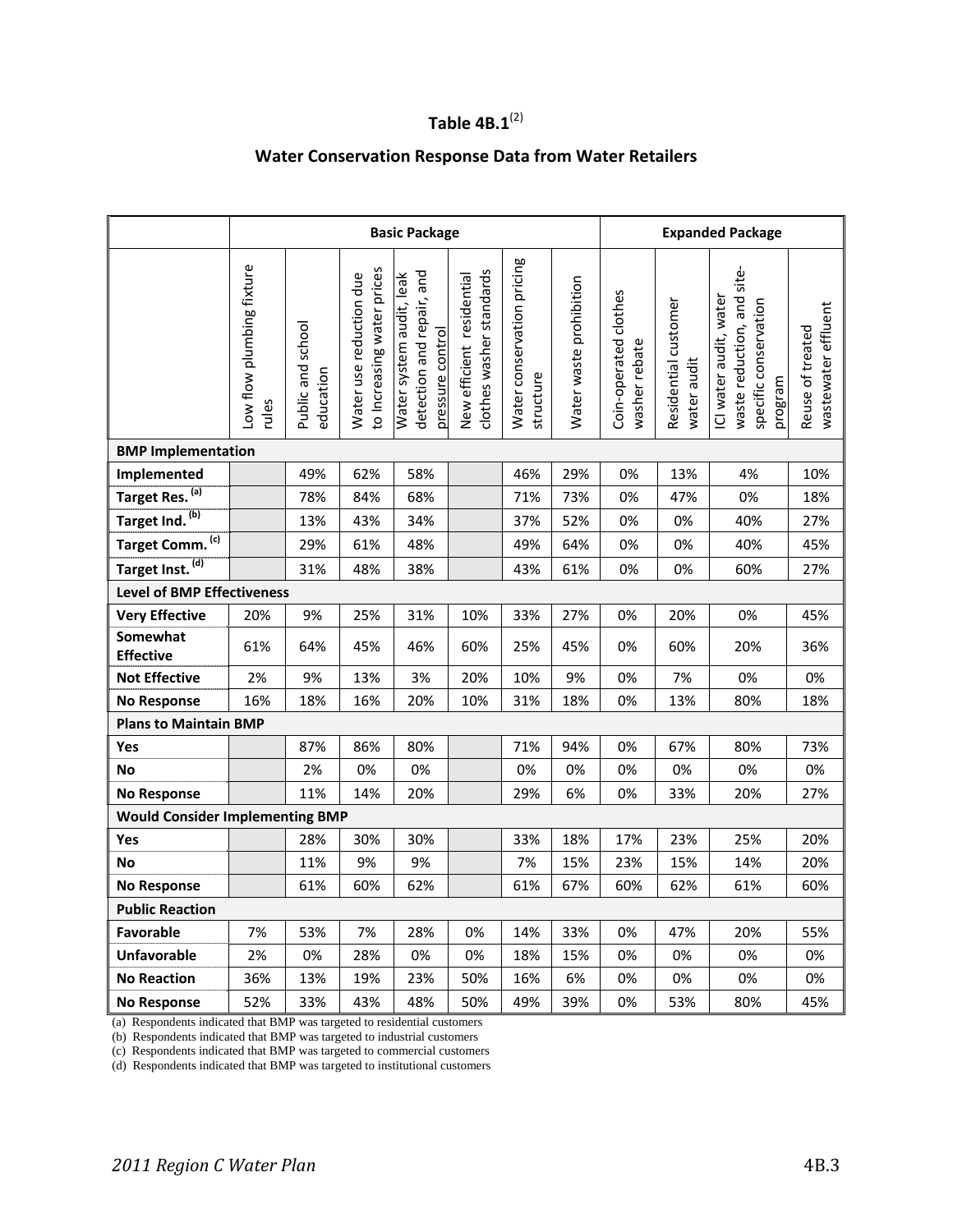#### Information Developed Since the 2006 Region C Water Plan

The 80th Regular Session of the Texas Legislature (2007), via the passage of Senate Bill 3 and House Bill 4, directed the TWDB to appoint members to the newly created Water Conservation Advisory Council. The Water Conservation Advisory Council replaced the Water Conservation Implementation Task Force, which was created in 2003 and abolished on January 1, 2005. Duties of the Council include: monitoring trends in water conservation implementation and new technologies for possible inclusion as best management practices; monitoring the effectiveness of the statewide water conservation public awareness program; developing and implementing a state water management resource library; developing and implementing a public recognition program for water conservation; monitoring the implementation of water conservation strategies by water users included in regional water plans; monitoring target and goal guidelines for water conservation to be considered by the TWDB and TCEQ; and conducting a study to evaluate the desirability of requiring the TWDB to designate entities and programs that provide assistance to retail public utilities in developing water conservation plans as certified water conservation training facilities and to give preference to certified water conservation training facilities in making loans or grants for water conservation training and education activities.

In December 2008, the Advisory Council published *A Report on Progress of Water Conservation in Texas* (3). The report included a number of recommendations regarding water conservation and regional water planning. These recommendations include the following:

- Develop methodology, metrics, and standards for water conservation implementation measurement and reporting.
- Develop specific guidelines for how gallons per capita per day should be determined and how it should be applied to population‐dependent water use only.
- Develop reporting guidelines for improved data collection.
- Expand data collection efforts to include all water providers and water use categories.
- Develop a pilot project for water use data reporting.
- Develop a pilot project for determining population figures appropriate for certain water use metrics.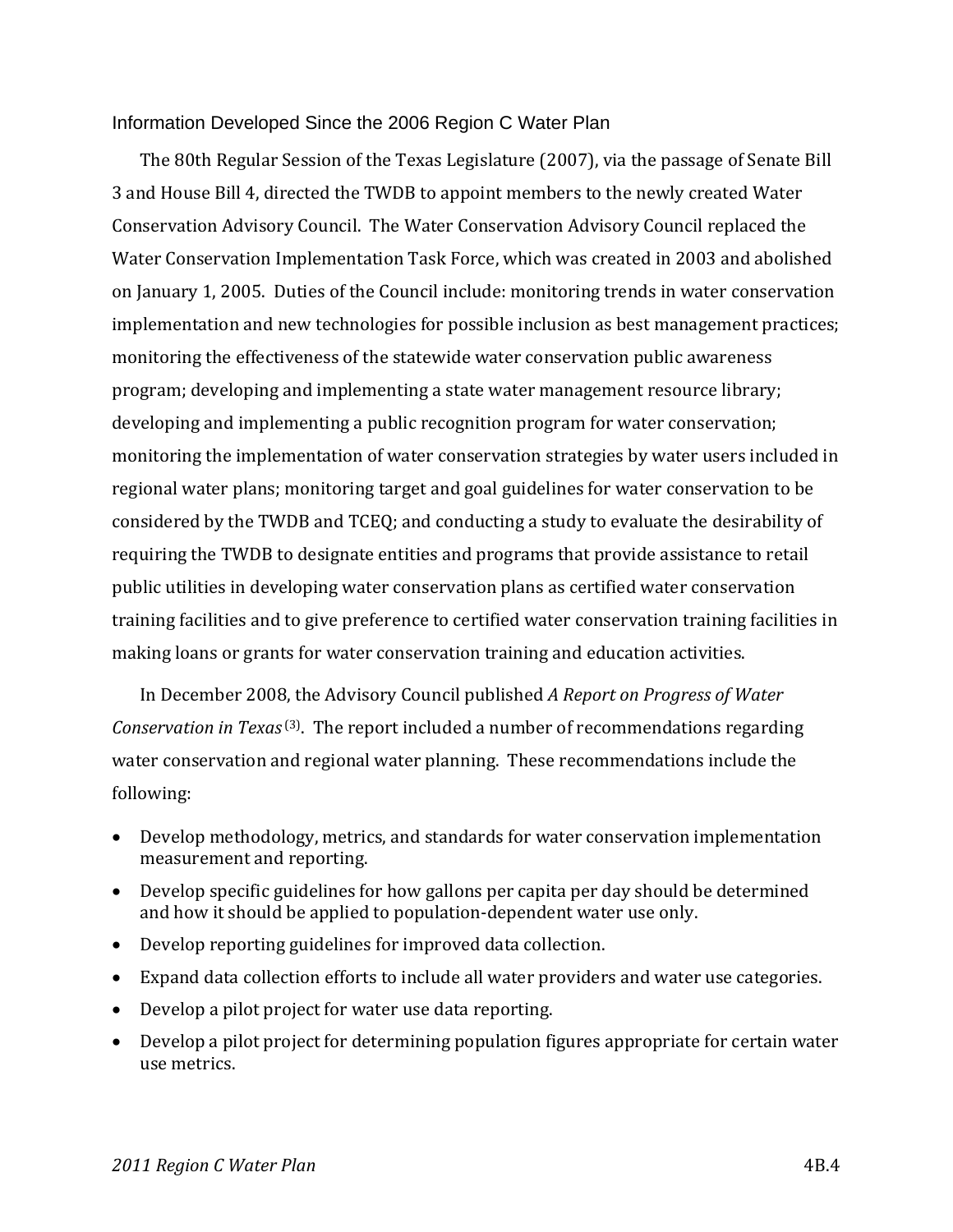- Provide the Council with the necessary resources to sufficiently develop and implement tools to monitor implementation of water conservation strategies recommended in the regional water plans.
- Expand public awareness of water conservation statewide and coordinate campaigns at the state, regional, and local levels.
- Establish a statewide water conservation recognition program.
- Collaborate with national efforts to develop a clearinghouse of resources, tools, and best management practices.
- Direct the TWDB to develop a certification process for conservation training programs and provide preference for technical and financial assistance to these certified programs.

#### New Regional Planning Requirements

The TWDB has revised its planning guidelines since the last round of regional water planning. Based on updated legislation, TWDB now requires that:

- Retail public utilities with populations greater than 20,000 implement a landscape irrigation permitting, inspection and enforcement program under HB 1656
- Retail public utilities with more than 3,300 connections submit a water conservation plan under Texas Water Code §13.146
- The TWDB review each water conservation plan and annual report to determine compliance with minimum requirements and submission deadlines under Texas Water Code §16.402

In addition, new legislation (House Bill 2667) enacted in 2009 will require toilets purchased after January 1, 2014 to have a maximum flush volume of 1.28 gallons per flush. This will supplant the existing 1.6 gallons per flush maximum rate defined in the Water Saving Performance Standards for Plumbing Act (Chapter 372 of Texas Health and Safety Code, effective January 1992) and should be used as appropriate to estimate water savings. Further discussion of this Bill and estimated savings are included in Section 6.4.

### *4B.2 Reuse*

Reuse is becoming an increasingly important source of water in Region C and across Texas. There are a number of water reuse projects in operation in Region C, and many others are currently in the planning and permitting process.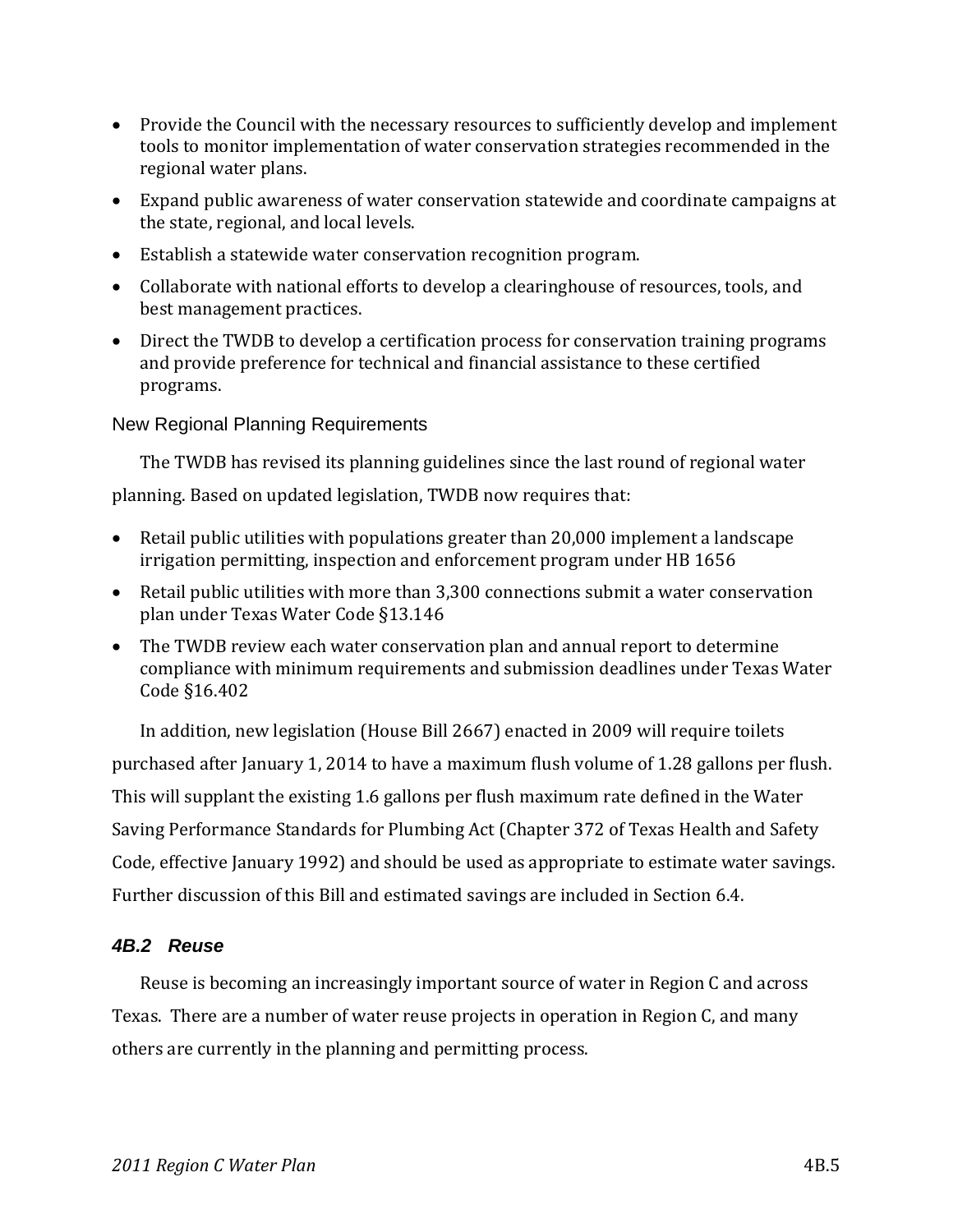Direct reuse and indirect reuse have significantly different permitting requirements and potential applications. Direct reuse occurs when reclaimed water is delivered from a wastewater treatment plant to a water user, with no intervening discharge to waters of the state. Direct reuse requires a notification to the Texas Commission on Environmental Quality (TCEQ), which is routinely accepted so long as requirements to protect public health are met. Direct reuse is most commonly used to supply water for landscape irrigation (especially golf courses) and industrial uses (especially cooling for steam electric power plants).

In 2008, the TCEQ adopted rule language (§30 TAC Chapter 321) that applies specifically to permitted wastewater treatment facility owners who plan to produce reclaimed water at a site other than an existing permitted domestic wastewater treatment facility. The new rule, which streamlines the permitting of offsite reclaimed water production facilities that do not discharge to waters of the state, could potentially reduce costs associated with the transportation of raw wastewater to an existing facility and from the existing facility to reclaimed water users.

Indirect reuse occurs when reclaimed water is discharged to a stream or reservoir and is diverted downstream or out of the reservoir for reuse. The discharged water mixes with ambient water in the stream or reservoir as it travels to the point of diversion. Many of the water supplies within Region C have historically included return flows from treated wastewater as well as natural runoff. These return flows provide a supplement to supply that can be used as long as the return flows continue. An entity can ensure the ability to use its return flows through a water right permit from the TCEQ. A wastewater discharge permit from the TCEQ may also be required if the discharge location were to be changed as part of the reuse project.

Potential applications for water reuse in Region C include:

- Landscape irrigation (parks, school grounds, freeway medians, golf courses, cemeteries, residential)
- Agricultural irrigation (crops, commercial nurseries)
- Industrial and power generation reuse (cooling, boiler feed, process water, heavy construction, mining)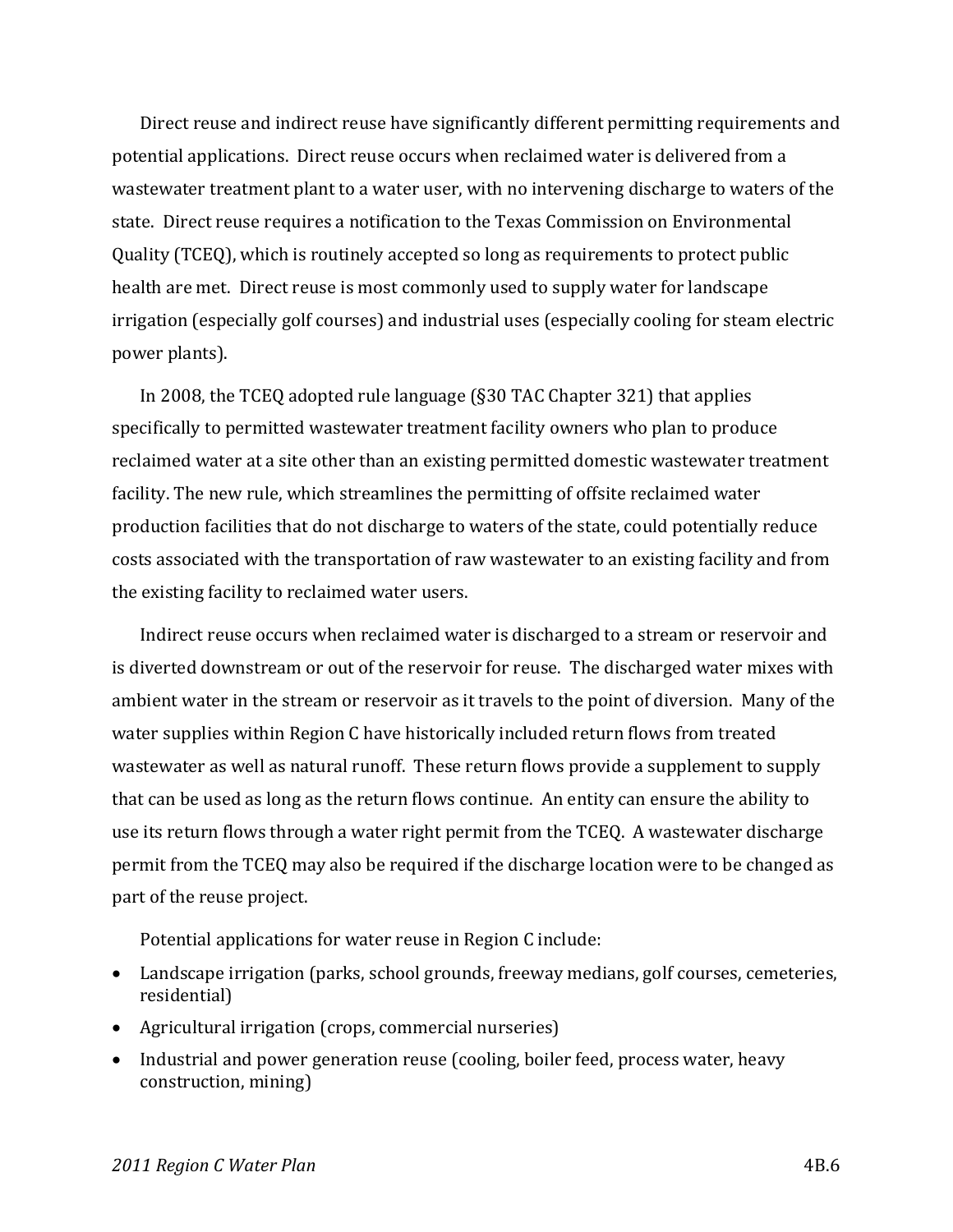- Recreational/environmental uses (lakes and ponds, wetlands, stream flow augmentation)
- Supplementing potable water supplies.

There are a number of benefits associated with water reuse as a water management

strategy, including:

- Water reuse represents an effective water conservation measure.
- Water reuse provides a reliable source that remains available in a drought.
- Water reuse quantities increase as population increases.
- Water demands that can be met by reuse are often near reuse sources.
- Water reuse is a viable way to defer and avoid construction of new surface water impoundments.

Reuse has been a source of water supply in Region C for a number of years. In 2010, Region

C is expected to have nearly 204,000 acre‐feet per year of wastewater return flows available for use as water supplies. Under current permits and infrastructure, this supply is expected to increase to nearly 336,000 acre‐feet per year by 2060. There are also several reuse projects that have been permitted, but do not have infrastructure in place. Significant new reuse projects since the last plan include:

- The expansion of the City of Fort Worth's Village Creek Reclaimed Water Delivery System to serve the Cities of Arlington and Euless, Dallas‐Fort Worth International Airport, and other potential retail customers within the City of Fort Worth is currently under construction and is anticipated to be online by the end of 2010.
- The TRWD Richland‐Chambers Reservoir reuse project began operation in 2009 and diverts return flows into off‐channel, wetland impoundments for water quality treatment purposes before delivery into the Richland‐Chambers Reservoir for storage and diversion.
- The NTMWD is now authorized to divert up to an additional 35,941 acre‐feet per year (for a total of 71,882 acre‐feet per year) of return flows from the District's Wilson Creek Wastewater Treatment Plant in Lake Lavon.
- The NTMWD East Fork Raw Water Supply Project began operation in 2009 and can currently convey nearly 48,000 acre‐feet per year of return flows to Lake Lavon for subsequent reuse. The NTMWD East Fork Raw Water Supply Project diverts return flows from the East Fork of the Trinity River to a constructed wetland for polishing treatment and ultimately returns this water to Lake Lavon. The water right for the project authorizes diversions up to 157,393 acre‐feet per year, as return flows increase and become available.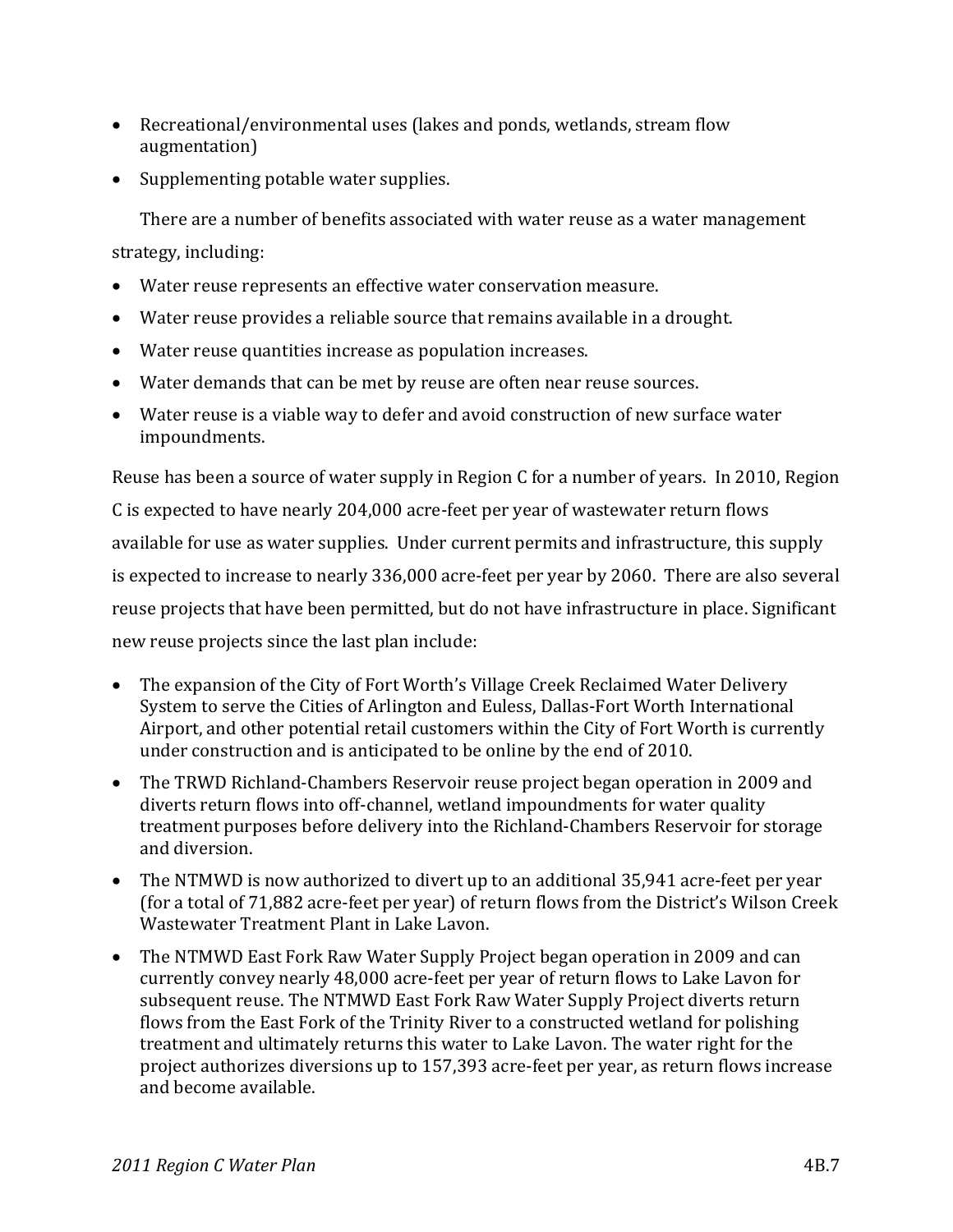Dallas Water Utilities and NTMWD have entered into an agreement which would allow NTMWD to exchange return flows from its WWTPs discharging into Lake Ray Hubbard for Dallas return flows discharged to the main stem of the Trinity River. Under this agreement, Dallas will obtain the right to divert the NTMWD return flows from Lake Ray Hubbard and will pump an equal amount of flow from the main stem of the Trinity River to the NTMWD East Fork Water Supply Project wetland for use by NTMWD. In addition, once water rights for Elm Fork return flows (from NTMWD WWTPs discharging to Lake Lewisville) have been secured by NTMWD, NTMWD will support Dallas efforts to secure bed and banks transport, storage and diversion rights for the Elm Fork return flows. In exchange, Dallas will pump a quantity equal to NTMWD's discharge of its future Elm Fork return flows to the East Fork Water Supply Project wetland for use by NTMWD.

A number of other reuse projects have already been defined, and planning is in the early stages. These will be considered as potentially feasible strategies. A list of the current reuse projects in Region C is shown on Table 6.3 in Section 6 and discussed in detail in Appendix I.

In general, reuse strategies will require the use of multiple barriers (such as advanced wastewater treatment, blending, residence time, and/or advanced water treatment) to mitigate potential negative impacts to the environment, agricultural resources, and other resources. Sources of wastewater effluent needed for new reuse projects are generally limited to owners and operators of large wastewater treatment plants. These include the Trinity River Authority, which operates several wastewater treatment plants in the region, North Texas Municipal Water District, the cities of Fort Worth and Dallas, and several smaller cities.

The potential for additional reuse projects in Region C is dependent upon the amount of wastewater generated and the ability of the user to use treated effluent. Approximately 93 percent of the 1.76 million acre‐feet of water expected to be used in the Trinity River Basin in Region C in 2010 is attributed to municipal and manufacturing use. Municipal and manufacturing use in Region C is expected to increase to 3.2 million acre‐feet per year by 2060. Of the total amount of water projected for use in Region C, a considerable amount is expected to be returned to the Trinity River Basin through return flows.

Return flow is the term used to describe water that has been beneficially used and then is discharged to a receiving stream or reservoir. Existing streams and reservoirs have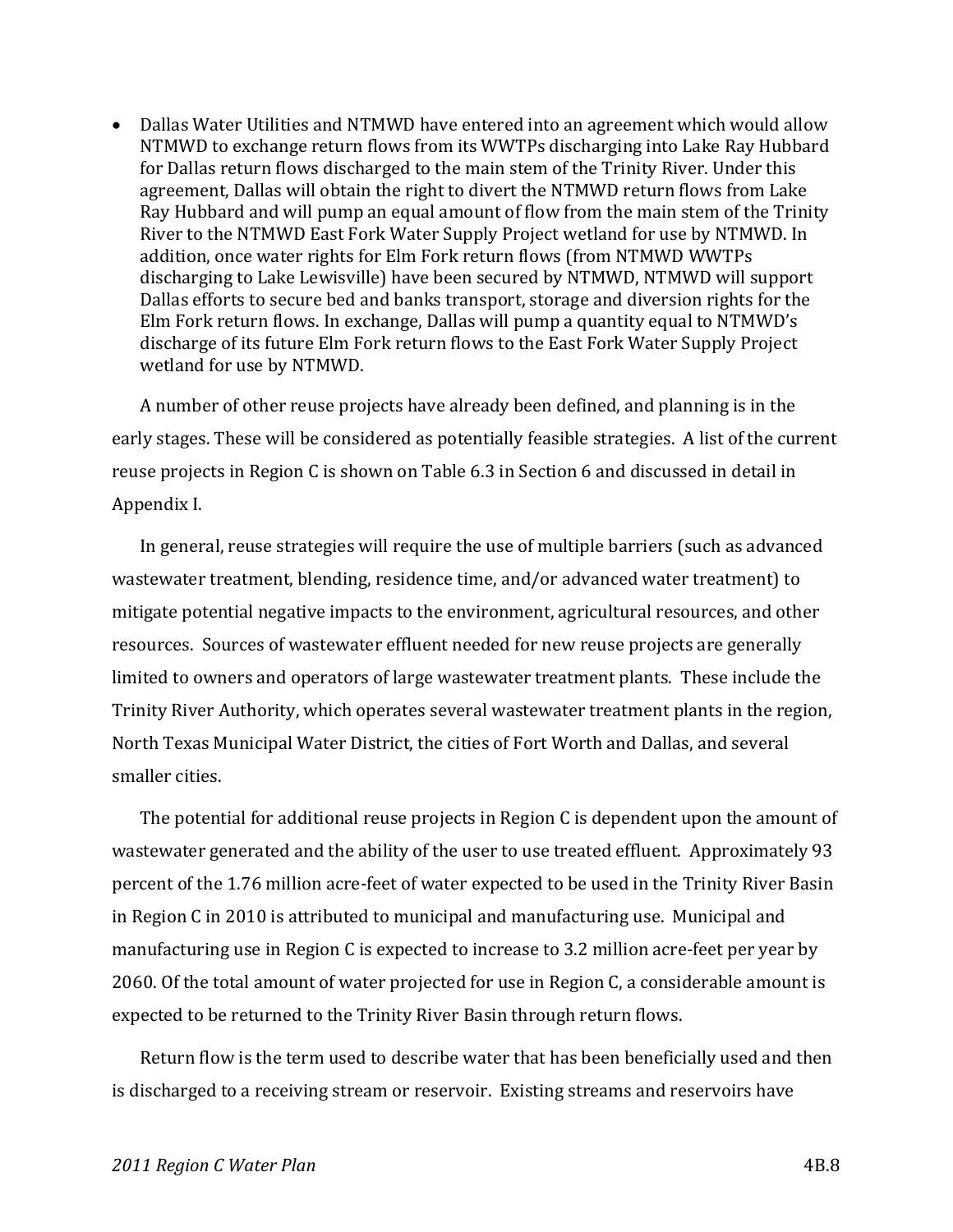historically relied on these return flows for water supplies and instream uses. Recommending reuse projects that have a significant impact to the historical return flows can have an impact to the health of the river system. Discussions with the regional and local water providers identified several potential reuse projects that could be used to help meet the projected shortages in Region C. A list of the recommended reuse projects in Region C is shown in Table 4B.2.

The Region C plan proposes to reuse an additional 257,000 acre‐feet of return flows in 2020 through both direct and indirect reuse projects, with most of this additional reuse occurring in the Trinity River Basin. By 2060, the proposed reuse in the region is expected to reach more than 300,000 acre‐feet per year. The total 2060 reuse from proposed and existing projects will be nearly 636,000 acre‐feet per year.

## *4B.3 Drought Management Measures*

The Region C Water Planning Group decided not to recommend drought management measures as a water management strategy to provide additional supplies for Region C. The consensus of the planning group is that:

- Drought management and emergency response planning are intended to preserve water resources for the most essential uses when water supplies are threatened by an unexpected condition such as a multi‐year drought, an unexpected increase in demands, or a water supply system component failure.
- Drought contingency and emergency response measures provide protection in the event of water supply shortages, but they are not a reliable source of additional supplies to meet growing demands. They provide a backup plan in case a supplier experiences a drought worse than the drought of record or if a water management strategy is incomplete when it is needed.

### *4B.4 Summary of Water Conservation and Reuse Recommendations*

Despite the efforts that have been made by water providers and water users, the survey results indicate that there is more work to be done to fully implement the proposed water conservation strategies. Cities and utilities in Region C have made significant strides in the implementation of water conservation efforts in Region C. It is important that suppliers in the region build on this momentum with continued conservation efforts, and this plan suggests areas of emphasis for that effort.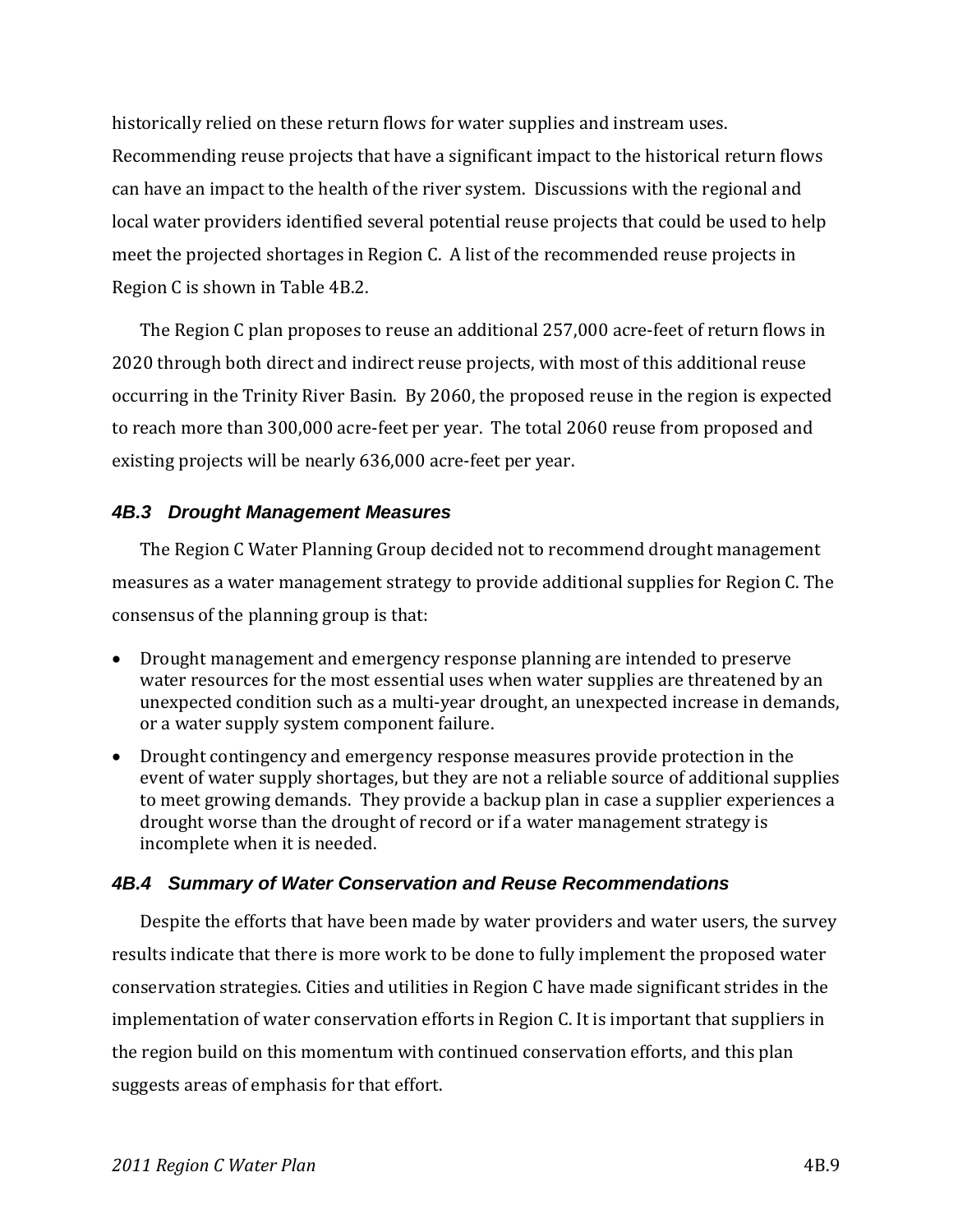# **Table 4B.2Recommended Reuse Projects in Region C\***

‐ Values in Acre‐Feet per Year –

| v<br>J<br>r n<br>111<br>h        |  |
|----------------------------------|--|
| Reg<br>$\ddot{\phantom{0}}$<br>š |  |
| C                                |  |
| TAT<br>$\tilde{z}$<br>αrε<br>757 |  |
| p<br>5                           |  |

| Provider                            | <b>Project Name</b>                                        | <b>Type</b> | County <sup>(a)</sup>              | 2010        | 2020        | 2030         | 2040   | 2050   | 2060        |
|-------------------------------------|------------------------------------------------------------|-------------|------------------------------------|-------------|-------------|--------------|--------|--------|-------------|
| Athens                              | <b>Athens Fish Hatchery</b>                                | direct      | Henderson                          | 0           | 2,872       | 2,872        | 2,872  | 2,872  | 2,872       |
| Cooke County                        | <b>Direct Reuse</b>                                        | direct      | Cooke                              | 0           | 70          | 70           | 70     | 70     | 70          |
| Cooke County<br>Mining              | <b>Mining Reuse</b>                                        | direct      | Cooke                              | 0           | 99          | 67           | 71     | 74     | 77          |
| <b>DWU</b>                          | <b>Direct Reuse</b>                                        | direct      | <b>Dallas</b>                      | 0           | 20,458      | 20,458       | 20,458 | 20,458 | 20,458      |
| DWU/NTMWD                           | NTWMD WWTP Discharges to the<br>Lake Ray Hubbard Watershed | indirect    | Dallas/Kaufman/<br>Collin/Rockwall | 0           | 31,612      | 35,872       | 39,459 | 40,244 | 41,029      |
| Ennis                               | <b>Indirect Reuse</b>                                      | indirect    | Ellis                              | $\Omega$    | $\Omega$    | $\mathbf{0}$ | 333    | 2,521  | 3,696       |
| Fort Worth                          | Village Creek Direct Reuse                                 | direct      | Tarrant                            | 1,552       | 3,469       | 3,526        | 3,526  | 3,526  | 3,526       |
| Fort<br>Worth/TRA                   | <b>Alliance Corridor Direct Reuse</b>                      | direct      | Tarrant                            | 0           | 1,120       | 4,694        | 4,694  | 4,694  | 4,694       |
| Fort Worth                          | Fort Worth Future Direct Reuse                             | direct      | Tarrant                            | $\mathbf 0$ | $\mathbf 0$ | 3,460        | 7,979  | 7,979  | 7,979       |
| Frisco                              | <b>Collin/Denton County Direct Reuse</b>                   | direct      | Collin/Denton                      | 0           | 2,240       | 3,360        | 5,650  | 5,650  | 5,650       |
| Jacksboro                           | Indirect Reuse (Jack County mining)                        | indirect    | Jack                               | 385         | 385         | 385          | 385    | 385    | 385         |
| Irving/TRA                          | <b>Irving Direct Reuse</b>                                 | direct      | <b>Dallas</b>                      | 0           | 6,000       | 8,000        | 8,000  | 8,000  | 8,000       |
| <b>NTMWD</b>                        | Additional Supplies from Dallas for<br><b>East Fork</b>    | indirect    | Dallas/Kaufman/<br>Collin/Rockwall | 0           | 34,900      | 15,100       | 0      | 0      | $\mathbf 0$ |
| <b>Tarrant County</b><br><b>SEP</b> | <b>Tarrant County SEP</b>                                  | direct      | Tarrant                            | 0           | $\mathbf 0$ | 1,528        | 2,360  | 2,360  | 2,360       |
| <b>TRA</b>                          | <b>Tarrant County Indirect Reuse</b>                       | indirect    | Tarrant                            | 0           | 7,500       | 7,500        | 7,500  | 7,500  | 7,500       |
| <b>TRA</b>                          | <b>Dallas County Direct Reuse</b>                          | direct      | <b>Dallas</b>                      | 0           | 0           | 6,760        | 6,760  | 6,760  | 6,760       |
| <b>TRA</b>                          | Joe Pool Lake Indirect Reuse (New<br>WWTP)                 | indirect    | <b>Dallas</b>                      | 0           | 4,368       | 4,368        | 4,368  | 4,368  | 4,368       |
| <b>TRA</b>                          | <b>Ellis County Direct Reuse</b>                           | direct      | Ellis                              | 0           | $\Omega$    | 0            | 0      | 0      | 2,200       |

**\*** NOTE: Lists recommended reuse strategies for Region C and does not include existing reuse projects.

(a) County reflects location of reuse project.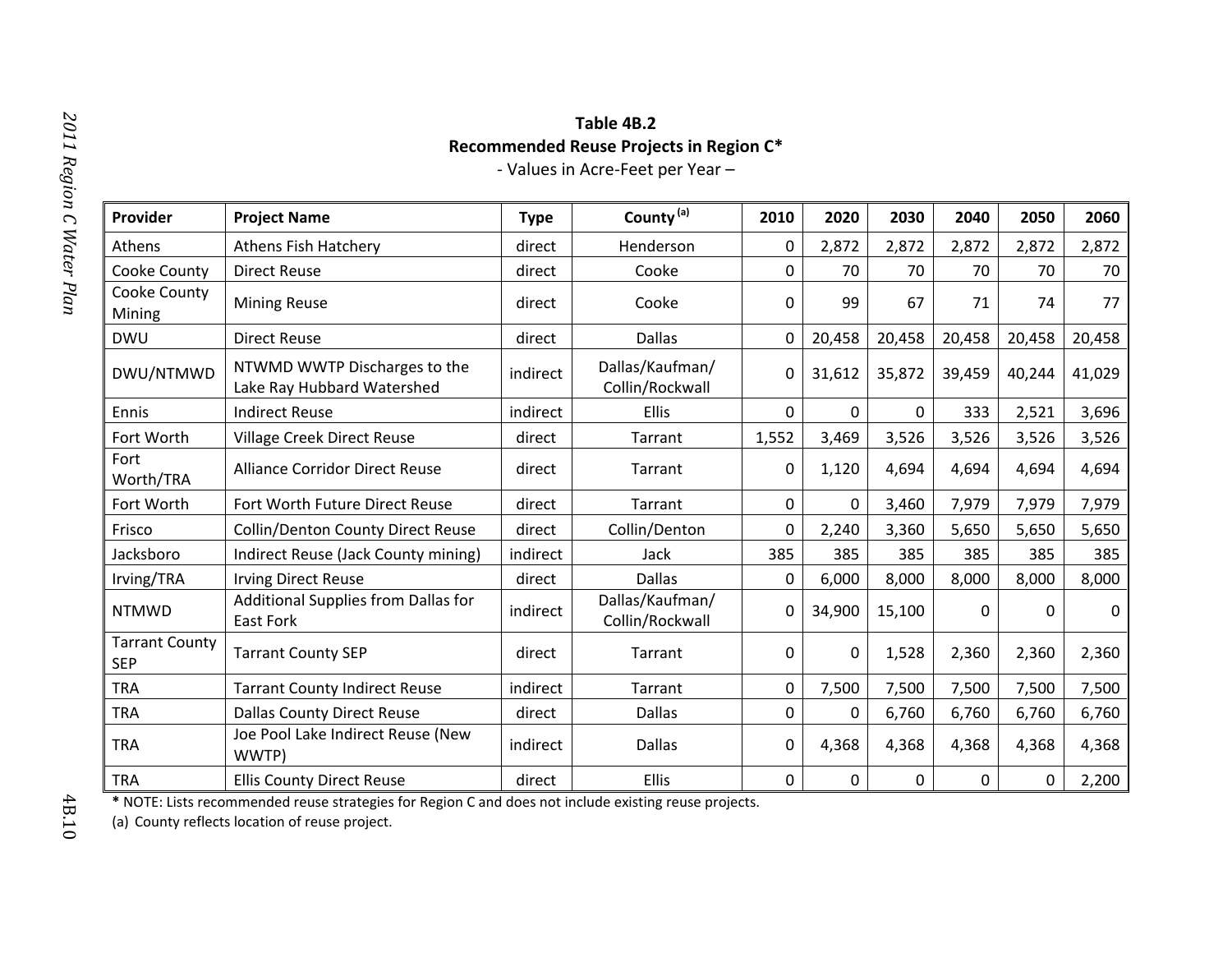| Provider                                  | <b>Project Name</b>                                        | <b>Type</b> | County <sup>(a)</sup> | 2010     | 2020    | 2030    | 2040    | 2050    | 2060    |
|-------------------------------------------|------------------------------------------------------------|-------------|-----------------------|----------|---------|---------|---------|---------|---------|
| <b>TRA</b>                                | <b>Freestone County Direct Reuse</b>                       | direct      | Freestone             | 0        | 0       | 0       | 0       | 6,760   | 6,760   |
| <b>TRA</b>                                | Kaufman County Direct Reuse                                | direct      | Kaufman               | 0        | 1,000   | 1,000   | 1,000   | 1,000   | 1,000   |
| <b>TRA</b>                                | Las Colinas Direct Reuse                                   | direct      | <b>Dallas</b>         | 0        | 7,000   | 7,000   | 7,000   | 7,000   | 7,000   |
| <b>TRA</b>                                | <b>Tarrant and Denton Counties Direct</b><br>Reuse         | direct      | Tarrant/<br>Denton    | 0        | 7,500   | 7,500   | 7,500   | 7,500   | 7,500   |
| <b>TRWD</b>                               | Trinity River Indirect Reuse -<br><b>Richland Chambers</b> | indirect    | Navarro               | $\Omega$ | 53,000  | 53,000  | 53,000  | 53,000  | 53,000  |
| <b>TRWD</b>                               | Trinity River Indirect Reuse - Cedar<br>Creek              | indirect    | Henderson<br>/Kaufman | $\Omega$ | 52,500  | 52,500  | 52,500  | 52,500  | 52,500  |
| <b>UTRWD</b>                              | Indirect Reuse of Lake Ralph Hall<br>Water                 | indirect    | Fannin                | $\Omega$ | 6,810   | 13,620  | 20,430  | 20,430  | 20,430  |
| <b>UTRWD</b>                              | <b>Direct Reuse</b>                                        | direct      | Denton                | 0        | 0       | 560     | 1,121   | 2,240   | 2,240   |
| <b>Wise County</b><br><b>Mining Reuse</b> | <b>Wise County Mining Reuse</b>                            | direct      | Wise                  | $\Omega$ | 14,133  | 22,428  | 19,652  | 24,648  | 28,520  |
| Total                                     |                                                            |             |                       |          | 257,036 | 275,628 | 276,688 | 292,539 | 300,574 |

**\*** NOTE: Lists recommended reuse strategies for Region C and does not include existing reuse projects.

(a) County reflects location of reuse project.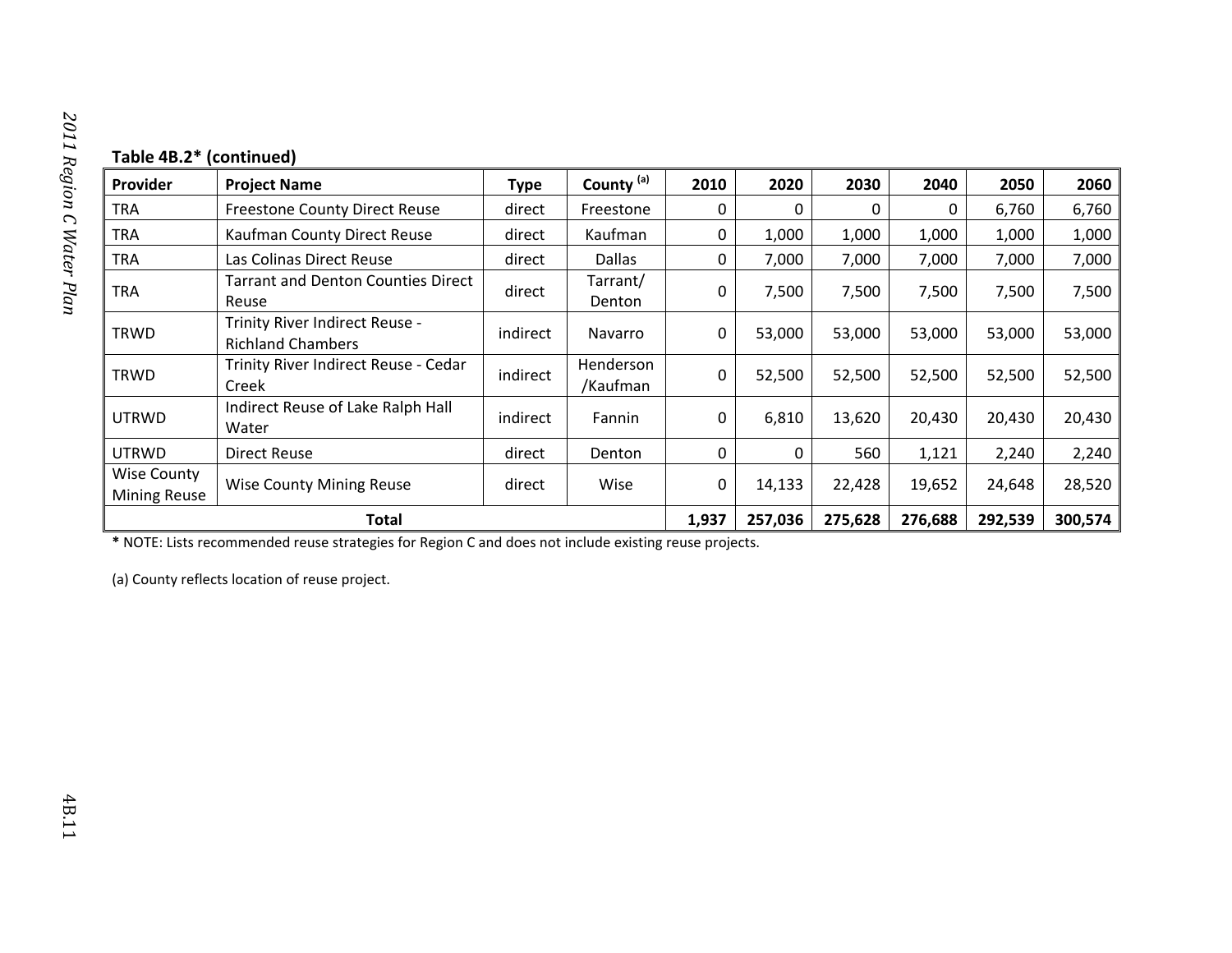Table 4B.3 shows a regional summary of estimated water savings from recommended water conservation and reuse strategies. By 2060, the projected water supplies and/or savings from water conservation are expected to be over one million acre-feet per year. Estimated costs for these strategies by entity are included in Appendix Q. The recommended water conservation for each water user group is shown in Appendix C.

**Table 4B.3 Summary of Existing and Recommended Conservation (Including Reuse) for Region C** ‐ Values in Acre‐Feet per Year –

| <b>Strategy</b>                                         | 2010      | 2020      | 2030      | 2040      | 2050      | 2060      |
|---------------------------------------------------------|-----------|-----------|-----------|-----------|-----------|-----------|
| <b>Municipal Conservation</b>                           |           |           |           |           |           |           |
| Low flow plumbing fixture rules (a)                     | 22,029    | 69,122    | 86,663    | 105,067   | 151,981   | 211,201   |
| Municipal Recommended<br>Conservation                   | 46,690    | 106,835   | 151,586   | 192,720   | 235,718   | 284,916   |
|                                                         |           |           |           |           |           |           |
| <b>Non-Municipal Conservation</b>                       |           |           |           |           |           |           |
| Efficient new steam electric<br>power plants            | 3,262     | 7,824     | 14,545    | 26,725    | 43,403    | 65,619    |
| Non-Municipal conservation<br>strategies <sup>(b)</sup> | 57        | 1,069     | 3,334     | 4,518     | 5,147     | 5,737     |
|                                                         |           |           |           |           |           |           |
| <b>Reuse Strategies</b>                                 |           |           |           |           |           |           |
| <b>Existing Reuse</b>                                   | 203,974   | 246,510   | 289,995   | 312,992   | 321,405   | 336,082   |
| <b>Proposed Reuse Strategies</b>                        | 1,937     | 257,036   | 275,628   | 276,688   | 292,539   | 300,574   |
|                                                         |           |           |           |           |           |           |
| <b>Total Conservation and Reuse</b>                     | 277,949   | 688,396   | 821,750   | 918,710   | 1,050,192 | 1,204,128 |
|                                                         |           |           |           |           |           |           |
| <b>Total Region C Municipal</b><br>Demands              | 1,546,970 | 1,833,671 | 2,087,597 | 2,344,115 | 2,612,176 | 2,924,157 |
| <b>Total Municipal Demand without</b><br>Conservation   | 1,572,261 | 1,910,617 | 2,188,805 | 2,475,907 | 2,807,560 | 3,200,977 |

a. The Total Region C Demands on the line above includes projected conservation savings from low flow plumbing fixtures and efficient new steam electric power plants. These savings were added to the Region C Demands to obtain "Total Demand without Conservation", a projection of Region C's demands if no conservation occurred.

b. Non‐municipal water conservation measures include estimated conservation savings from manufacturing and irrigation rebates.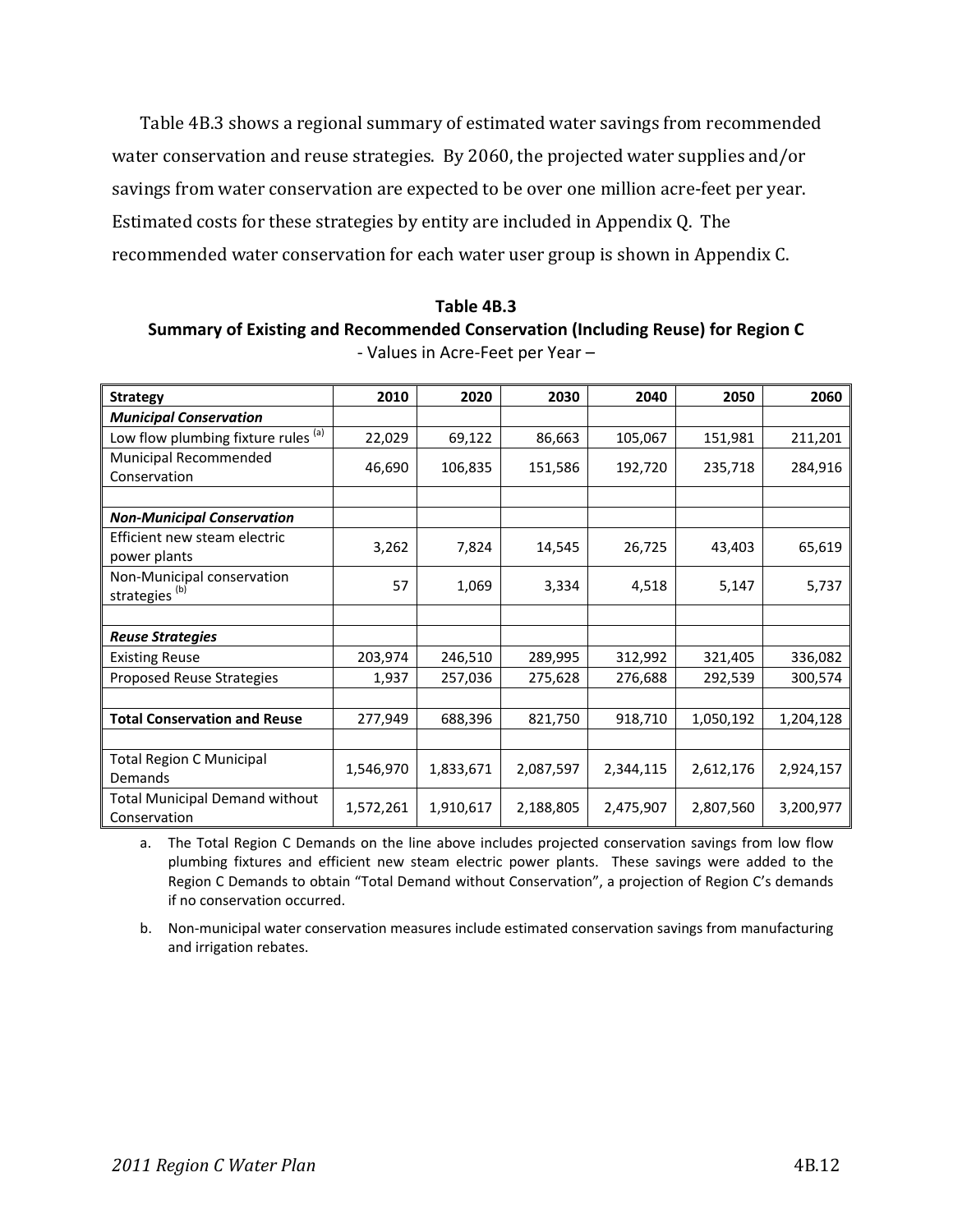#### **SECTION 4B LIST OF REFERENCES**

- (1) Texas Water Code, Chapter 11 Water Rights, Austin, [Online], Available URL: http://www.capitol.state.tx.us/statutes/wa.toc.htm, May 2005.
- (2) Freese and Nichols, Inc., Alan Plummer Associates, Inc, CP&Y, Inc., *Region C Water Conservation and Reuse Study*, prepared for the Region C Water Planning Group, Fort Worth, April 2009.
- (3) GDS Associates, Inc., Chris Brown Consulting, Axiom‐Blair Engineering, Inc., and Tony Gregg, P.E.: *Texas Water Development Board Report 362 Water Conservation Best Management Practices Guide*, prepared for the Water Conservation Implementation Task Force, Austin, [Online], Available URL: http://www.twdb.state.tx.us/assistance/conservation/TaskForceDocs/WCITFBMP Guide.pdf, November 2004.
- (4) Freese and Nichols, Inc., Alan Plummer Associates, Inc., Chiang, Patel & Yerby, Inc., and Cooksey Communications, Inc.: *2006 Region C Water Plan*, prepared for the Region C Water Planning Group, Fort Worth, January 2006.